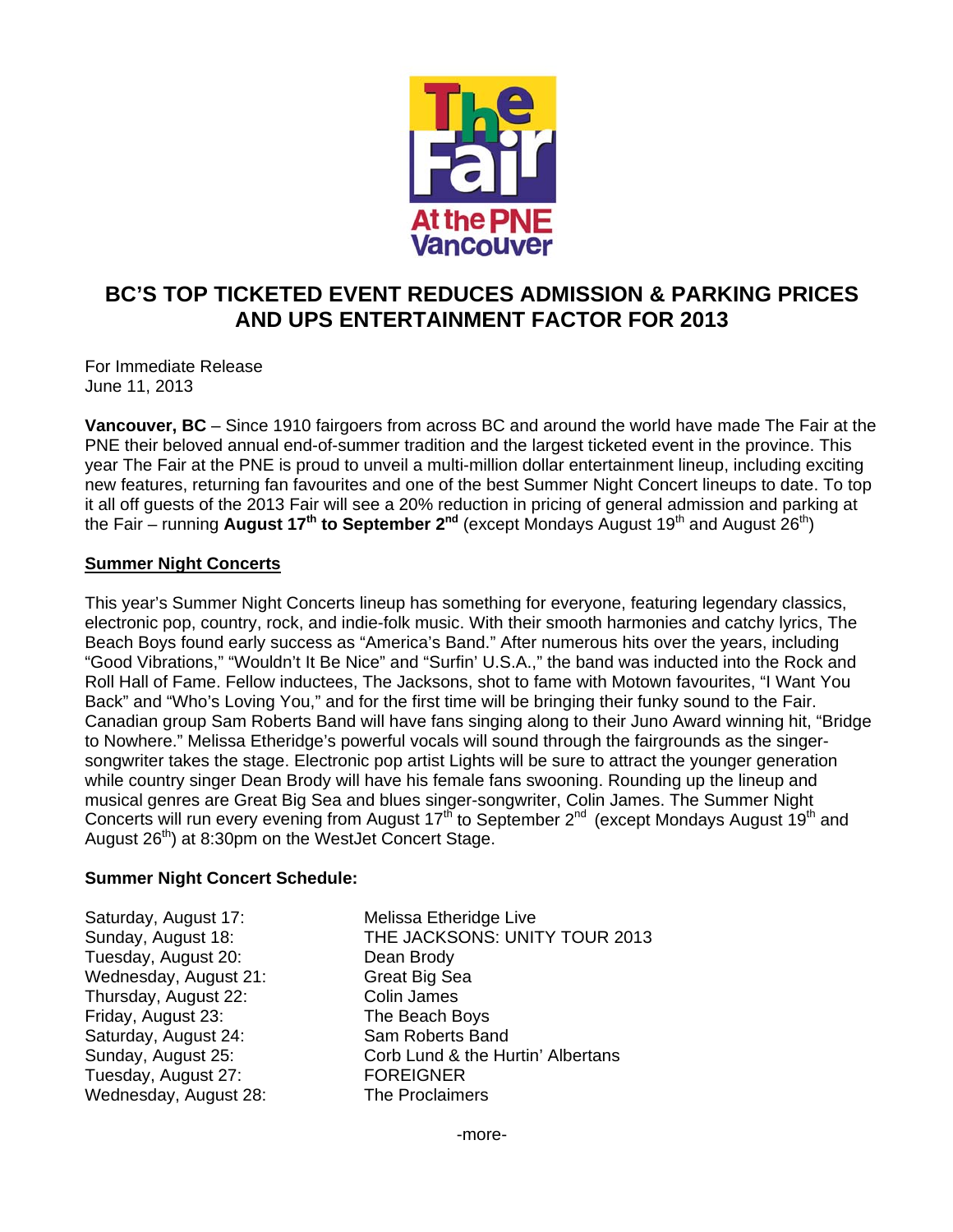Thursday, August 29: BIG WRECK Friday, August 30: Pandora Jewelry Presents: Martina McBride One Night Tour Saturday, August 31: REO Speedwagon Sunday, September 1: Lights Monday, September 2: An Evening with Loverboy

All concerts are FREE with admission but super fans looking for reserved seating will have the opportunity to purchase a limited number of reserved seats in the new WestJet Fan Zone. For details visit www.pne.ca.

## **New Entertainment**

## **Genghis Khan: The Exhibition**

Do you really know who your ancestors are? Geneticists have found that 1 in every 200 men is a descendant of the historic warrior and Mongolian leader, Genghis Khan – the focus of the 2013 feature exhibit at the Fair at the PNE: Genghis Khan: The Exhibition! From Atlanta to Chicago and many places in between, this extensive museum display will be coming to the PNE for the duration of the 2013 Fair to display centuries old artifacts and murals. Exploring the ancient leader's influence on warfare, this exhibit will take visitors through the exciting, and sometimes mysterious, life of Genghis Khan. Conquering an area that nearly spanned the size of Africa, Mongols controlled over 11 million contiguous square miles of Eurasia under Khan's rule during their prime. With incredible, authentic artifacts and weapons to be viewed, Genghis Khan: The Exhibition will amaze you as you learn about the Mongolian culture and Genghis Khan's inspiring warfare accomplishments. Entry into Genghis Khan: The Exhibition is \$3.00, kids 13 and under are free.

## **80s Forever**

Don't miss the totally tubular party as the Fair celebrates the decade that brought us the mullet and acid wash jeans. Grab your fanny pack and leg warmers and join in the fun! Groove to the music of your favourite 80s icons: Madonna, Wham!, Cyndi Lauper and Michael Jackson. Three shows daily at 2:30pm, 6:30pm and 8:00pm in the Agrodome Plaza.

## **Dueling Pianos**

It was the best night ever! These are the words that often describe the dueling piano bar experience in Las Vegas, New York and now the 1,000 person seat Plaza Beer Garden at the PNE. Request your favourite tune, sing along, raise a glass and hit the dance floor – it's a stompin' good time at the Plaza Beer Garden where two piano players go head to head every night and raise the roof with great music. Two shows nightly at 7:00pm and 10:00pm.

## **Sportacular**

Gravity-defying stunts are all part of the new and intense Sportacular show that will have guests sitting on the edge of their seat. They'll flip, fly and dive a triple threat of hot tunes, cool moves and amazing sports stunts. Imagine a half-time spectacular, tailgate party and extreme sports extravaganza all rolled into one! Two shows daily at 1:00pm and 3:00pm in the PNE Amphitheatre.

## **50/50 Draw**

Brand new to the PNE Prize Home Lottery this year is the 50/50 draw, which will give lottery players the chance to win up to \$1,000,000! Tickets are 1 for \$10 or 5 for \$30 and must be purchased in conjunction with the Prize Home Lottery tickets, which are available at MarketPlace IGA, Save-On-Foods, PriceSmart Foods, Overwaitea Foods, Cooper's Foods, Urban Fare, by phone at 1-877-946-4663 and online at www.pneprizehome.ca.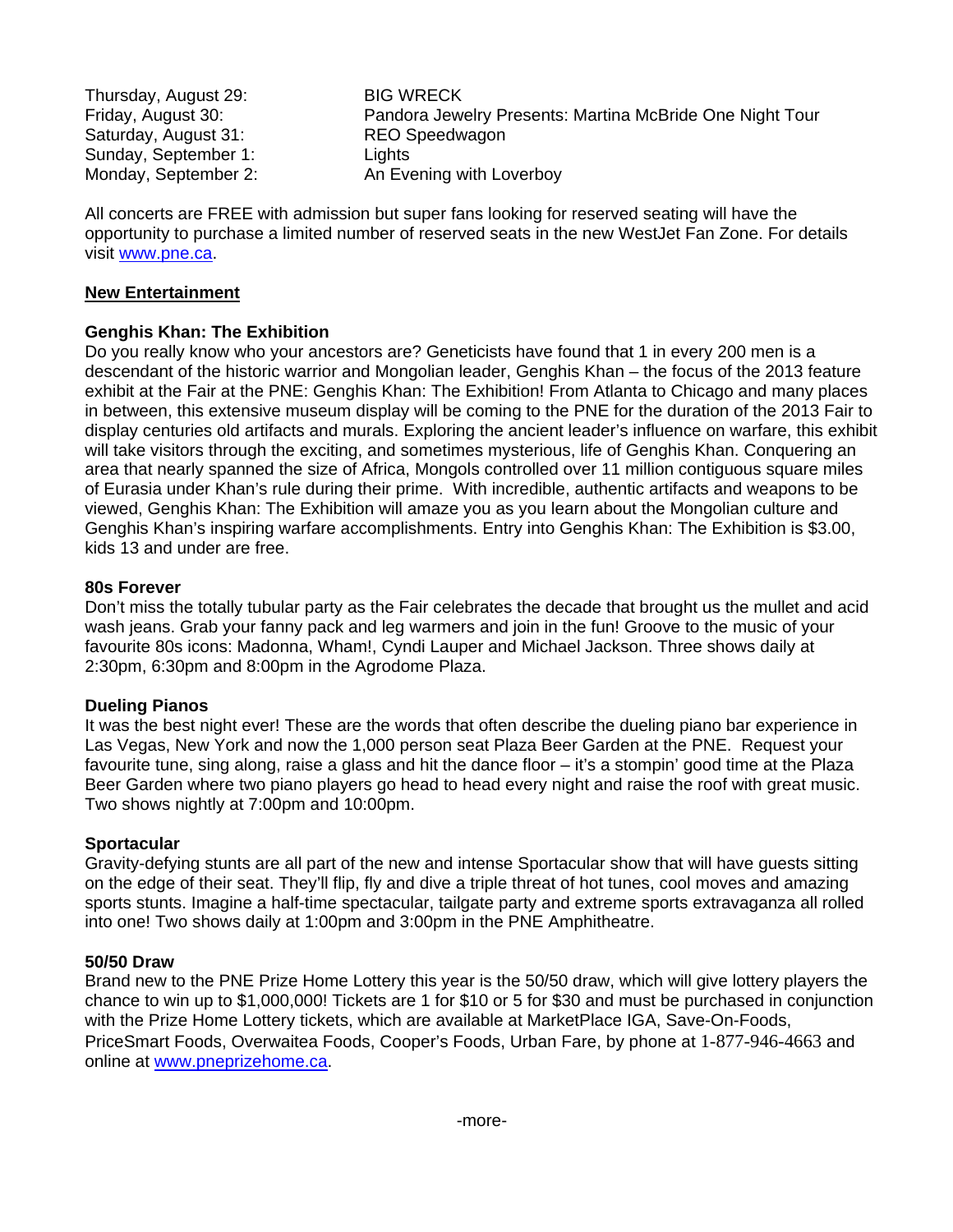## **Returning Favourites**

## **Family Feud Live**

Come be part of the audience at Family Feud Live and you could have the chance to compete for prizes in this classic game show! Fun and excitement abound as contestants battle it out by attempting to come up with what they think are the most popular answers to entertaining survey questions for real prizes. Three shows daily at 1:00pm, 3:00pm and 6:00pm in the Family Theatre.

## **Superdogs**

Celebrating 36 consecutive years of tail wagging fun, the Superdogs return with their 'Hip Hop Hooray' Show that captures the excitement of the dogs like never before. Three shows daily at 11:30am, 3:30pm and 5:30pm in the Pacific Coliseum.

## **The Peking Acrobats**

Combining centuries of Chinese history and folklore with 21<sup>st</sup> century technology and special effects, The Peking Acrobats returns with a brand new show that melds tradition with innovation through their incredible acts of agility, contortion, flexibility and grace. Two shows daily at 1:30pm and 7:30pm in the Pacific Coliseum.

## **DrumBeats**

From beating drums to flinging drumsticks, groove to the rocking rhythms of DrumBeats. Watch these amazing drummers fill the PNE grounds with bold beats from their tom-toms, snares, bass drums, cymbals and xylophones. Four shows daily at 2:30pm, 4:30pm, 6:00pm and 7:30pm in the Celebration Plaza.

## **RCMP Musical Ride**

Representing a colourful tradition and ceremony through the horse and the scarlet uniform, the RCMP Musical Ride will provide fairgoers the opportunity to experience part of our Canadian heritage and national identity. The Musical Ride is performed by a full troop of 32 riders and horses and consists of the execution of a variety of intricate figures and cavalry drill choreographed to music. Two shows daily from August 30 to September 2 at 2:00pm and 7:30pm (2:00pm show only on August 30).

## **Tribute Nights**

Enjoy music's biggest hits courtesy of your favourite tribute artists during Tribute Nights. From the baritone sounds of Johnny Cash to the classic rock songs of Fleetwood Mac, you won't want to miss a night! You can rock out to the legendary hits of The Beatles, sing along with the music of Elton John and Billy Joel and enjoy the timeless classics from ABBA, Tina Turner, Neil Diamond and more! Two shows nightly at 7:00pm and 8:30pm on the Chevrolet Performance Stage.

## **Safeway Farm Country**

For a break from the hustle and bustle of the midway, stop by Safeway Farm Country and relax into a showcase of BC Agriculture! With the largest variety of barn animals found in Vancouver and exciting demonstrations to be seen, there is tons of barn fun for kids and the whole family!

## **Kids Discovery Farm**

Kids can try their hand at becoming a 'farmer for on hour' in the Kids Discovery Farm, showcasing 10 sectors of the agriculture industry with different interactive activities. Learn how to milk a cow, pedal a tractor, collect eggs and harvest apples in this exciting exhibit.

## **Prize Home**

For 79 years the PNE Prize Home has been making dreams come true as one of British Columbia's longest running and most successful home lottery giveaways. This year's Grand Prize includes a